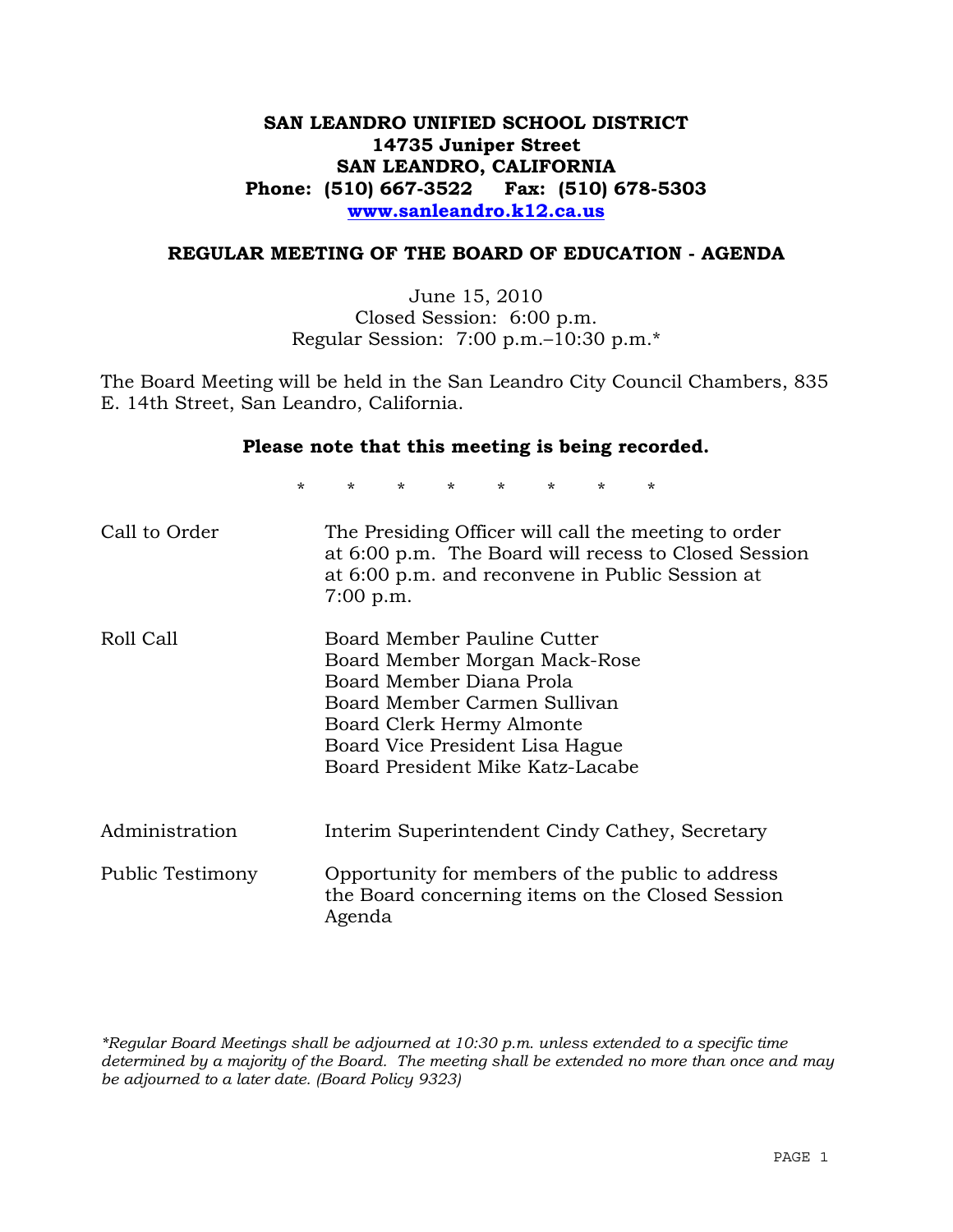Prior to the Public Session, the Board will meet in Closed Session pursuant to Government Code Sections 54957, 54957.6, 54956.9(b), and 54956.8.

- a) Public Employee Performance Evaluation, Title: Interim Superintendent
- b) Public Employee Discipline/Dismissal/Release/Hiring
- c) Conference with Labor Negotiator
	- Unrepresented Employees:
		- Interim Superintendent
- d) Conference with Legal Counsel Anticipated Litigation Significant exposure to litigation
- e) Public Employee Appointment Title: Senior Director II, Human Resources
- f) Conference with Real Property Negotiator Property(ies)
- g) Conference with Legal Counsel Existing Litigation

| Report Closed<br>Session Action | Motion __________ Second __________ Vote ________ |                                                                                                                                                                                                                                                                                                                                                                                                                                                                                                                                                                                                                                                                                                                                                                                                                                                                                                                                                                                                                        |
|---------------------------------|---------------------------------------------------|------------------------------------------------------------------------------------------------------------------------------------------------------------------------------------------------------------------------------------------------------------------------------------------------------------------------------------------------------------------------------------------------------------------------------------------------------------------------------------------------------------------------------------------------------------------------------------------------------------------------------------------------------------------------------------------------------------------------------------------------------------------------------------------------------------------------------------------------------------------------------------------------------------------------------------------------------------------------------------------------------------------------|
| Pledge of Allegiance            |                                                   |                                                                                                                                                                                                                                                                                                                                                                                                                                                                                                                                                                                                                                                                                                                                                                                                                                                                                                                                                                                                                        |
| Approve Agenda                  |                                                   | Approve the Regular Meeting Agenda of June 15, 2010                                                                                                                                                                                                                                                                                                                                                                                                                                                                                                                                                                                                                                                                                                                                                                                                                                                                                                                                                                    |
|                                 | Motion __________ Second __________ Vote ________ |                                                                                                                                                                                                                                                                                                                                                                                                                                                                                                                                                                                                                                                                                                                                                                                                                                                                                                                                                                                                                        |
| Legal Statement                 | 54954.2(a)                                        | Members of the audience who wish to address the<br>Board are asked to complete the yellow card available at<br>the entrance and submit it to the Board's Administrative<br>Assistant. Speakers who have completed the card will be<br>called when the item is reached on the agenda or, for<br>non-agenda items, during the Public Testimony. Cards<br>are to be turned in before the item is reached on the<br>agenda. Please note that this meeting is being recorded.<br>State law prohibits the Board of Education from taking<br>any action on or discussing items that are not on the<br>posted agenda except to A) briefly respond to statements<br>made or questions posed by the public in attendance; B)<br>ask questions for clarification; C) provide a reference to a<br>staff member or other resource for factual information in<br>response to the inquiry; or D) ask a staff member to<br>report back on the matter at the next meeting and/or put<br>it on a future agenda. (Government Code Section |

**7:00-7:05 p.m. REPORT**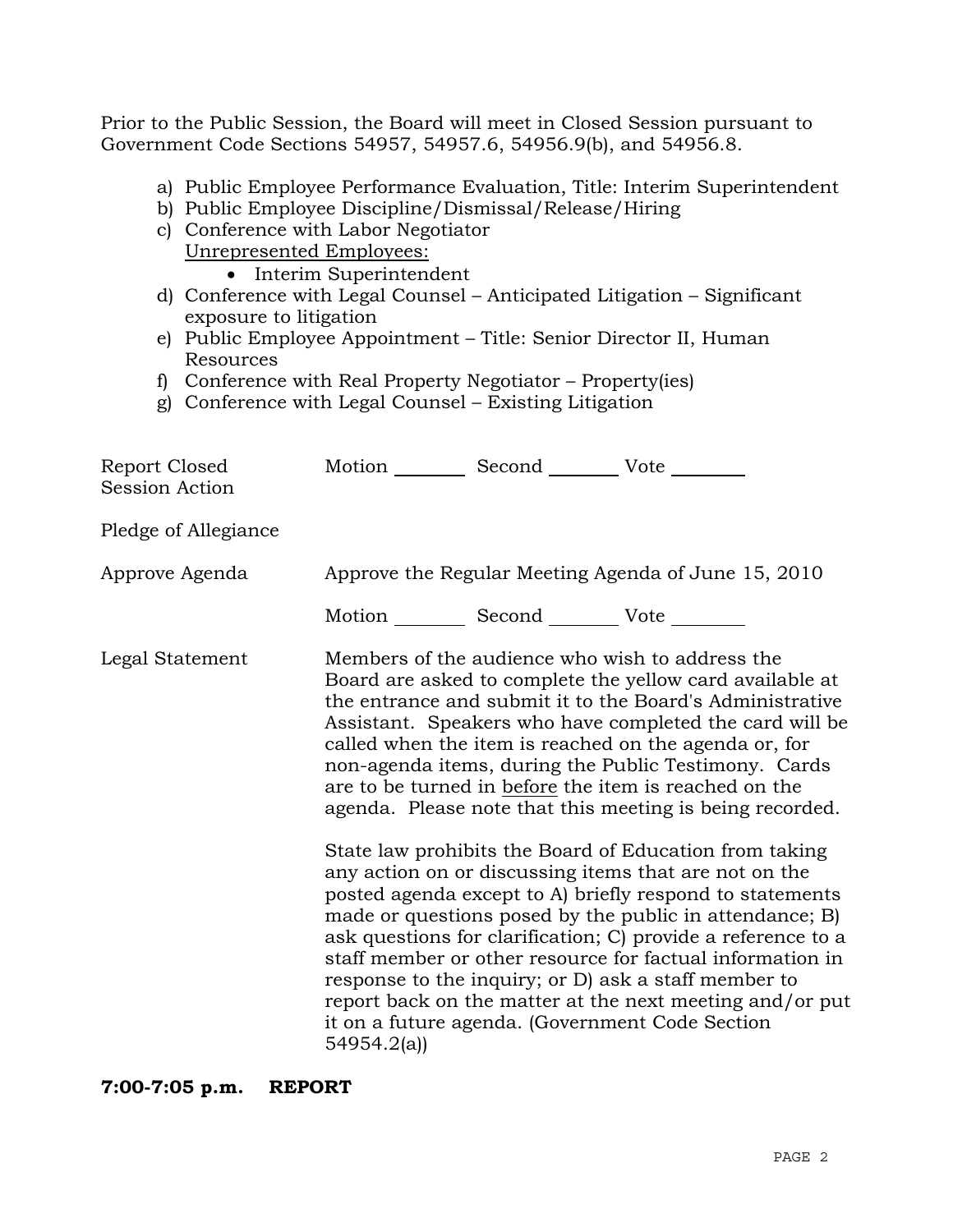Parks & Recreation Commission Report: Juan Manuel Martinez, San Leandro Unified School District Representative

## **7:05-7:10 p.m. AWARDS AND RECOGNITIONS**

\* Certificates of Commendation will be presented to the following San Leandro High School students for being selected to receive Eden Area Regional Occupational Program student awards for "Perfect Attendance" and "Students of the Year" for 2009-2010:

Perfect Attendance

Andraline Amanza Welding Technology

## Students of the Year

- Jamie Huynh Academy of Business & Finance
- 
- 
- 
- 
- 
- Delena Truong Academy of Business & Finance
- Xiaolu Zheng Business Economics
- Lisa Marie Pena Floral Design/Event Planning
- Oskar Chavez Marketing Occupations
- Julian Ceballos Welding Technology

## **7:10-7:15 p.m. PUBLIC TESTIMONY ON NON-AGENDA ITEMS**

Members of the audience, who wish to address the Board, please complete the yellow card available at the entrance and submit it to the Board's Administrative Assistant. Cards are to be turned in before the item is reached on the agenda.

## **7:15-7:20 p.m. PUBLIC HEARING**

Public Hearing Comments are limited to 3 minutes per speaker, subject to adjustment by the Board President. Members of the audience who wish to address the Board regarding the Public Hearing are asked to complete the yellow card available at the entrance and submit it to the Board's Administrative Assistant.

 A public hearing will be conducted regarding the California School Employees Association (CSEA) Chapter #94 Initial Proposal to the San Leandro Unified School District.

 By law, the District is required to "sunshine" collective bargaining proposals in an open session of the Board of Education. The California School Employees Association (CSEA) is submitting its initial proposal for Board acceptance.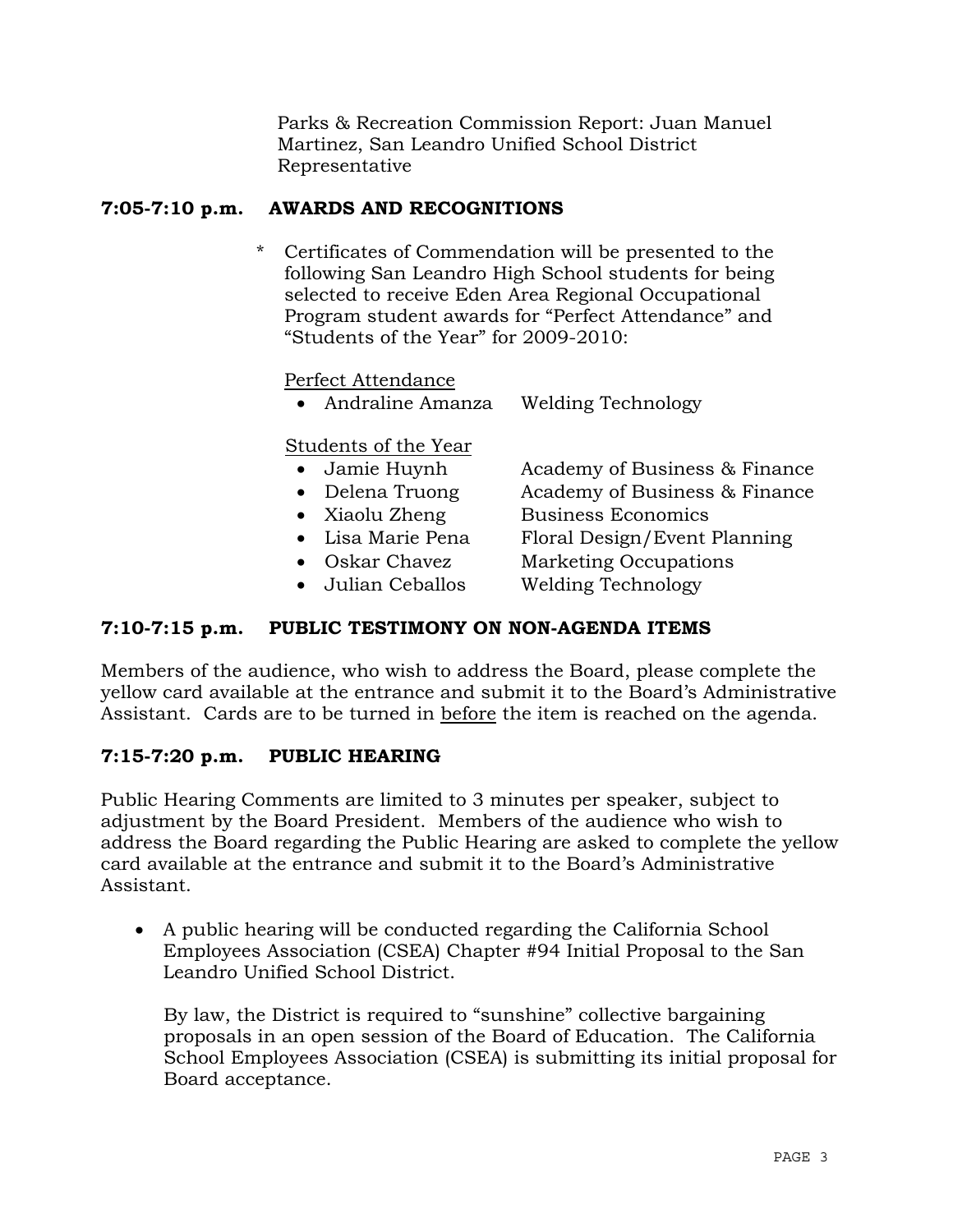a. Board President opens the public hearing.

Motion Second Vote

b. Public Testimony

c. Board President closes the public hearing.

Motion Second Vote

### **ACTION ITEM**

These items are presented to action at this time. Some may have been reviewed at a previous meeting.

#### Human Resources

| $2.1-A$                 | <b>Staff Recommendation:</b>                       |  |  |  |
|-------------------------|----------------------------------------------------|--|--|--|
| Accept Receipt of the   | Accept receipt of the California School Employees' |  |  |  |
| California School       | Association Chapter #94 Initial Proposal to the    |  |  |  |
| Employees'              | San Leandro Unified School District.               |  |  |  |
| Association, Chapter    |                                                    |  |  |  |
| #94 Initial Proposal to |                                                    |  |  |  |
| the San Leandro         |                                                    |  |  |  |
| Unified School District | Motion<br>Second<br>Vote                           |  |  |  |

## **7:20-7:30 p.m. PUBLIC HEARING**

- A public hearing will be conducted regarding Flexibility Sweep of Tier III 2009-10 Supplement Instructional Programs "Hourly Programs"- Phase VIII.
	- a. Board President opens the public hearing.

Motion Second Vote

- b. Public Testimony
- c. Board President closes the public hearing.

Motion Second Vote

#### **ACTION ITEM**

Business Operations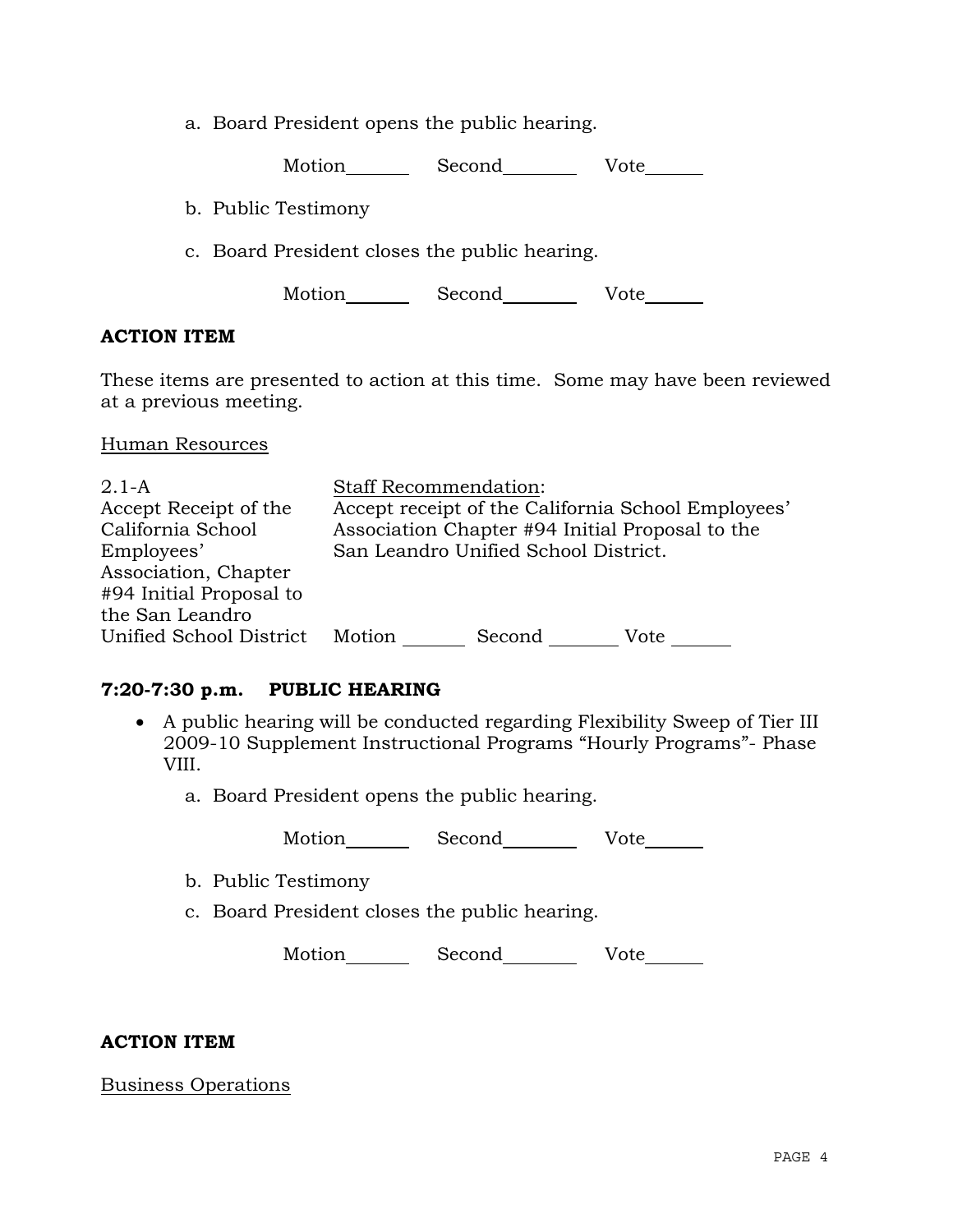| $4.1 - A$                     | <b>Staff Recommendation:</b>                    |        |                                                |  |
|-------------------------------|-------------------------------------------------|--------|------------------------------------------------|--|
| Flexibility Sweep of          | Approve the acceptance of the SB X3-4 2009-     |        |                                                |  |
| Tier III 2009-10              |                                                 |        | 2010 Supplemental Instruction Programs "Hourly |  |
| Supplement                    | Programs" estimated at \$452,803 as flexibility |        |                                                |  |
| <b>Instructional Programs</b> | sweep for the Tier III program and to use the   |        |                                                |  |
| "Hourly Programs"-            | funds for any explicit educational purpose in   |        |                                                |  |
| Phase VIII                    | order to provide services for student programs. |        |                                                |  |
|                               | Motion                                          | Second | Vote                                           |  |

### **7:30-7:40 p.m. PUBLIC HEARING**

- An official and public hearing will be conducted regarding the SBX3-4 Categorical Tier III Flexibility Acceptance and Use of Funds for 2010-11.
	- d. Board President opens the public hearing.

Motion Second Vote

- e. Public Testimony
- f. Board President closes the public hearing.

| Motion | Second | Vote |
|--------|--------|------|
|--------|--------|------|

#### **ACTION ITEM**

Business Operations

4.2-A SBX3-4 Categorical Tier III Flexibility Acceptance and Use of Funds for 2010-11 Staff Recommendation: Approve the acceptance of the SB X3-4 categorical Tier III funds delineated in the attached 2010-11 Tier III Allocations and Sweeps chart and to use these funds for any explicit educational purpose in order to provide services and programs for students. Motion Second Vote

#### **7:40-8:25 p.m. CONFERENCE**

These items are submitted for advance planning and to assist the Board in establishing future agenda items. The Board may, however, take action on the following: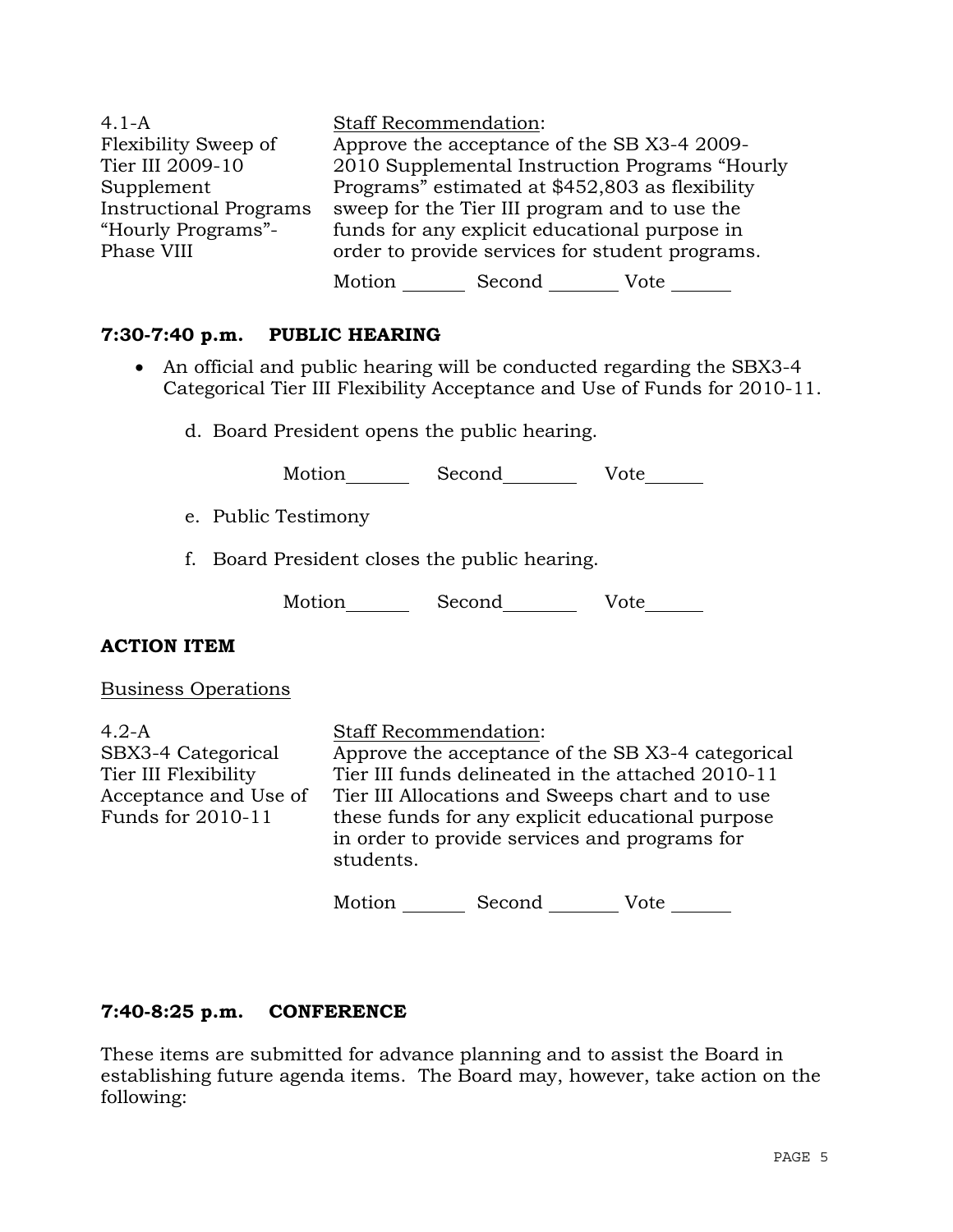### General Services

| $1.1-CF$                     | <b>Staff Recommendation:</b>                     |                                            |                                                   |  |
|------------------------------|--------------------------------------------------|--------------------------------------------|---------------------------------------------------|--|
| Discuss and Consider         | The Board will discuss and consider removing the |                                            |                                                   |  |
| Removing the Word            |                                                  |                                            | word "interim" from the Interim Superintendent's  |  |
| "Interim" from the           | title.                                           |                                            |                                                   |  |
| Interim                      |                                                  |                                            |                                                   |  |
| Superintendent's Title       |                                                  | Motion ______ Second _________ Vote ______ |                                                   |  |
|                              |                                                  |                                            |                                                   |  |
| $1.2-CF$                     | <b>Staff Recommendation:</b>                     |                                            |                                                   |  |
| Discuss and Consider         |                                                  |                                            | The Board will discuss and consider extending the |  |
| Extending the Contract       | employment contract for the Interim              |                                            |                                                   |  |
| of the Interim               | Superintendent through June 30, 2012.            |                                            |                                                   |  |
| Superintendent's             |                                                  |                                            |                                                   |  |
| through June 30, 2012 Motion |                                                  | Second                                     | Vote                                              |  |

### **8:25-9:00 p.m. REPORTS**

 Correspondence Union Representative Reports Interim Superintendent's Report Board Committee Reports

- Advocacy
- Curriculum
- Facilities/Technology
- Finance

Board Representatives' Reports

Eden Area Regional Occupational Program

#### **CONFERENCE**

# Business Operations

| $4.1-CF$<br>Budget Reductions for<br>Fiscal Year 2011-2012 | <b>Staff Recommendation:</b><br>The Board will discuss, review and approve a<br>detailed list of budget reductions for fiscal year<br>2011-12. |        |      |  |
|------------------------------------------------------------|------------------------------------------------------------------------------------------------------------------------------------------------|--------|------|--|
|                                                            | Motion                                                                                                                                         | Second | Vote |  |

#### **CONSENT ITEMS**

These items are considered routine and may be enacted by a single motion. At the request of any member of the Board, any item on the consent agenda shall be removed and given individual consideration for action as a regular agenda item.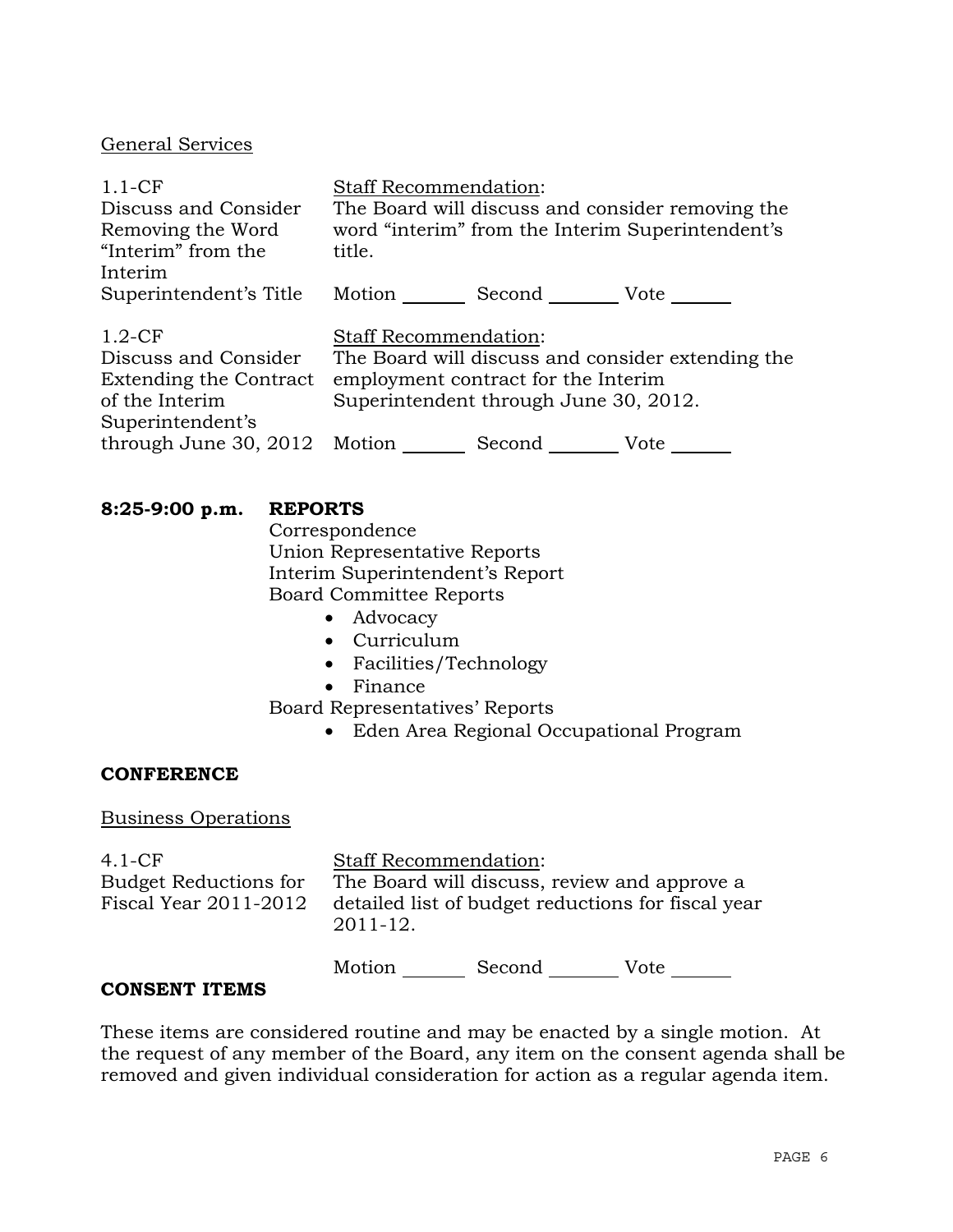# General Services

| $1.1-C$<br>Approval of Board<br>Minutes $-$ June 2,<br>2010                                                                | Staff Recommendation:<br>Approve the minutes of the regular Board meeting<br>held on June 2, 2010. |                                                                                          |                                                                                                          |
|----------------------------------------------------------------------------------------------------------------------------|----------------------------------------------------------------------------------------------------|------------------------------------------------------------------------------------------|----------------------------------------------------------------------------------------------------------|
|                                                                                                                            |                                                                                                    | Motion _________ Second _________ Vote _______                                           |                                                                                                          |
| $1.2 - C$<br>Approval of Board<br>Minutes $-$ June 7,<br>2010                                                              | Staff Recommendation:<br>held on June 7, 2010.                                                     |                                                                                          | Approve the minutes of the special Board meeting                                                         |
|                                                                                                                            |                                                                                                    | Motion _________ Second __________ Vote _______                                          |                                                                                                          |
| $1.3 - C$<br>Resolution #10-45<br>Support of Robles-<br>Wong vs. State of<br>California                                    | Staff Recommendation:                                                                              | vs. State of California, asking the State of<br>support our public schools and students. | Adopt Resolution #10-45 Support of Robles-Wong<br>California to fulfill its constitutional obligation to |
|                                                                                                                            |                                                                                                    | Motion _________ Second __________ Vote _______                                          |                                                                                                          |
| Human Resources                                                                                                            |                                                                                                    |                                                                                          |                                                                                                          |
| $2.1-C$<br>Acceptance of<br>Personnel Report                                                                               | Staff Recommendation:                                                                              | Accept Personnel Report as submitted.                                                    |                                                                                                          |
|                                                                                                                            |                                                                                                    | Motion Second Vote                                                                       |                                                                                                          |
| $2.2 - C$<br>Renewal of Student<br>Teaching Agreement                                                                      | Staff Recommendation:<br>California.                                                               | Agreement between the San Leandro Unified<br>School District and Saint Mary's College of | Approve the renewal of the Student Teaching                                                              |
|                                                                                                                            |                                                                                                    | Motion Second Vote                                                                       |                                                                                                          |
| $2.3 - C$<br>Resolution #10-40<br>Establishment of Four-<br>Consecutive-Day<br>Workweek for the<br>Period of July 6, 2010, | Staff Recommendation:                                                                              | 6, 2010, through July 30, 2010.                                                          | Adopt Resolution #10-40 Establishment of Four-<br>Consecutive-Day Workweek for the period of July        |
| through July 30, 2010                                                                                                      | Motion                                                                                             | Second                                                                                   | Vote                                                                                                     |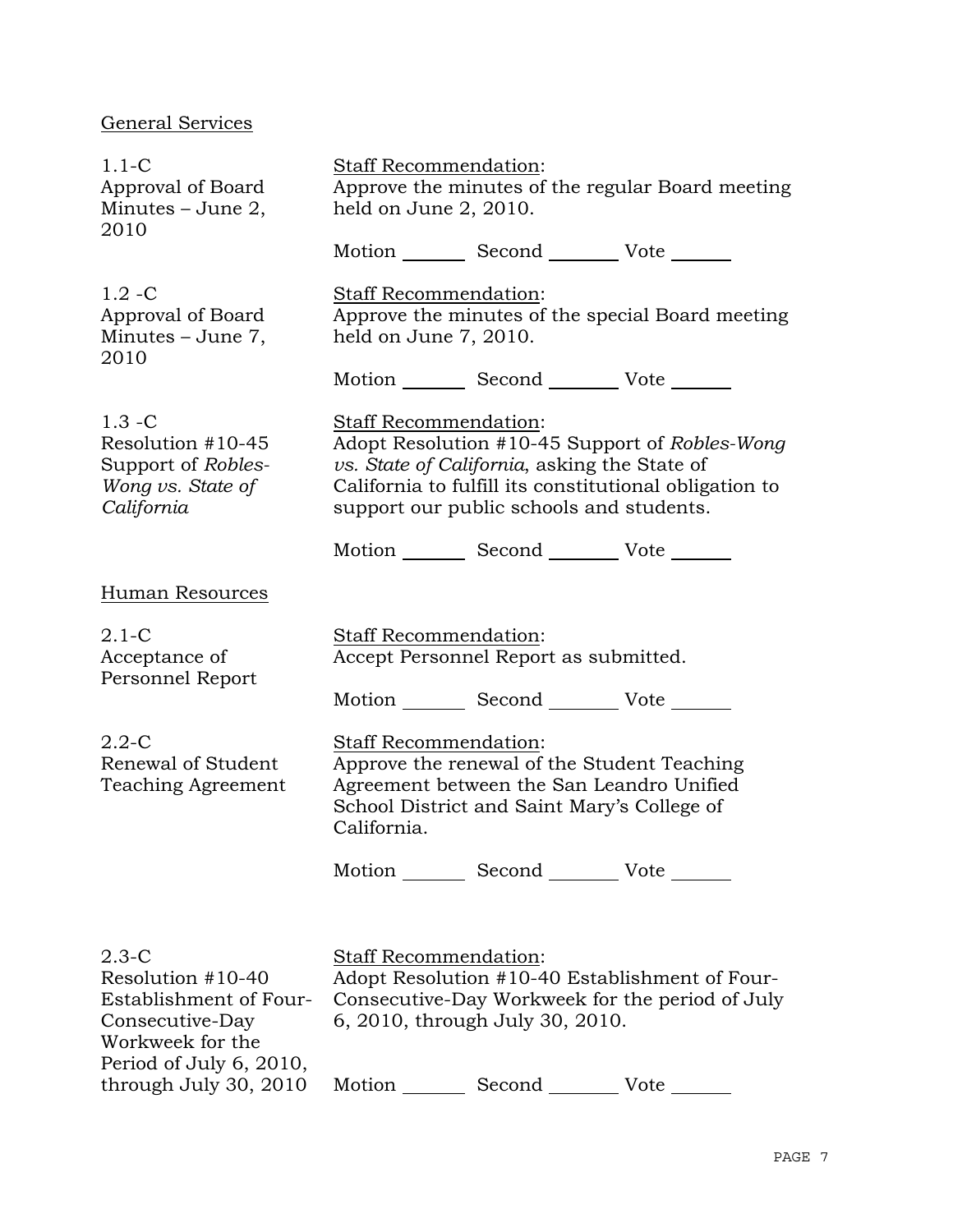# Educational Services

| $3.1-C$<br>Memorandum of<br>Understanding<br>between the San<br>Leandro Unified School<br>District and Boys &<br>Girls Club of San<br>Leandro for After<br>School Education and<br>Safety (ASES) | Staff Recommendation:<br>Approve the Memorandum of Understanding<br>and Boys & Girls Club of San Leandro for After<br>the 2010-2011 school year. | between the San Leandro Unified School District<br>School Education and Safety (ASES) Programs for  |
|--------------------------------------------------------------------------------------------------------------------------------------------------------------------------------------------------|--------------------------------------------------------------------------------------------------------------------------------------------------|-----------------------------------------------------------------------------------------------------|
| Programs for the 2010-<br>2011 School Year                                                                                                                                                       | Motion _________ Second __________ Vote _______                                                                                                  |                                                                                                     |
| $3.2-C$<br>Memorandum of<br>Understanding<br>between San Leandro<br>Unified School District<br>and High Expectations<br>Parental Service for<br>San Leandro High                                 | <b>Staff Recommendation:</b><br>Approve the Memorandum of Understanding<br>High Expectations Parental Service for San                            | between San Leandro Unified School District and<br>Leandro High School for the 2010-11 school year. |
| School for the 2010-11<br>School Year                                                                                                                                                            | Motion Second Vote                                                                                                                               |                                                                                                     |
| $3.3-C$<br>Course of Study:<br>English Language Arts<br>Enrichment English 6                                                                                                                     | Staff Recommendation:<br>Approve the Course of Study: English Language<br>Arts Enrichment English 6.                                             |                                                                                                     |
|                                                                                                                                                                                                  | Motion _________ Second __________ Vote _______                                                                                                  |                                                                                                     |
| $3.4-C$<br>Course of Study:<br>Companion Math 6, 7;<br>Companion Algebra 8,                                                                                                                      | Staff Recommendation:<br>7; Companion Algebra 8, 9.                                                                                              | Approve the Course of Study: Companion Math 6,                                                      |
| 9                                                                                                                                                                                                | Motion _________ Second __________ Vote _______                                                                                                  |                                                                                                     |
| $3.5-C$<br>Course of Study:<br>Companion English 6,<br>7, 8 & Companion                                                                                                                          | <b>Staff Recommendation:</b><br>6, 7, 8 & Companion English 1.                                                                                   | Approve the Course of Study: Companion English                                                      |
| English 1                                                                                                                                                                                        | Motion _________ Second __________ Vote _______                                                                                                  |                                                                                                     |
| $3.6-C$<br>Approve the San<br>Leandro High School                                                                                                                                                | Staff Recommendation:<br>Approve the San Leandro High School Textbook,<br>Heinle's Milestones, for English Language                              |                                                                                                     |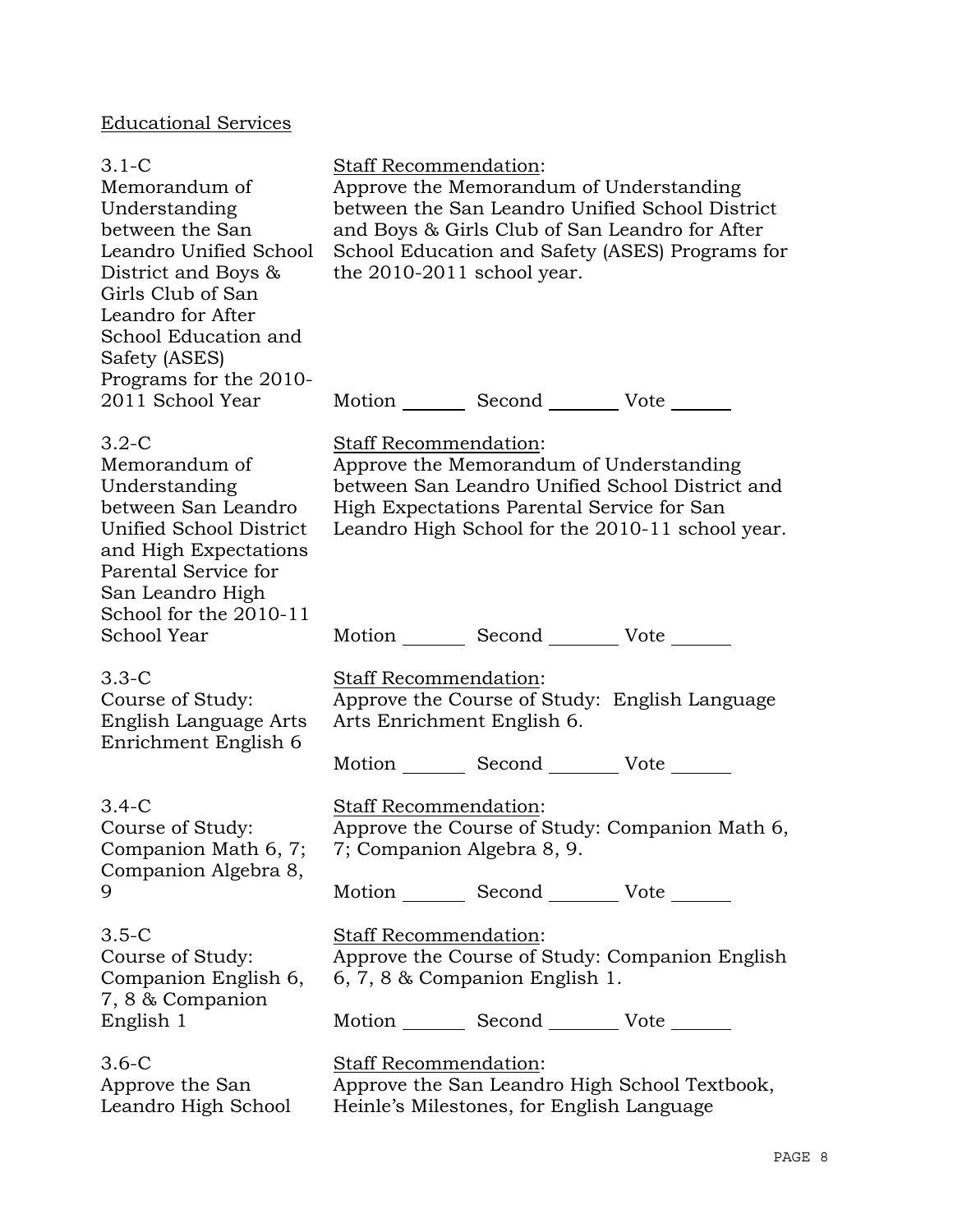| Textbook, Heinle's<br>Milestones, for English                                                                                                                                                    | Development,                                                                                                                                                                                                                                                |  |  |
|--------------------------------------------------------------------------------------------------------------------------------------------------------------------------------------------------|-------------------------------------------------------------------------------------------------------------------------------------------------------------------------------------------------------------------------------------------------------------|--|--|
| Language Development                                                                                                                                                                             | Motion ______ Second _________ Vote _______                                                                                                                                                                                                                 |  |  |
| $3.7-C$<br>Memorandum of<br>Understanding<br>between San Leandro<br>Unified School District<br>and Girls Incorporated<br>of Alameda County for<br>the 2010-2011 School<br>Year for Mental Health | Staff Recommendation:<br>Approve the Memorandum of Understanding<br>between San Leandro Unified School District and<br>Girls Incorporated of Alameda County for the<br>2010-2011 school year for mental health services<br>at Washington Elementary School. |  |  |
| <b>Services</b>                                                                                                                                                                                  | Motion _________ Second __________ Vote _______                                                                                                                                                                                                             |  |  |
| $3.8-C$<br>Memorandum of<br>Understanding<br>between San Leandro<br>Unified School District<br>and Girls Incorporated<br>of Alameda County for<br>the 2010-2011 School<br>Year for Mental Health | Staff Recommendation:<br>Approve the Memorandum of Understanding<br>between San Leandro Unified School District and<br>Girls Incorporated of Alameda County for the<br>2010-2011 school year for mental health services<br>at Jefferson Elementary School.  |  |  |
| Services                                                                                                                                                                                         | Motion _________ Second __________ Vote _______                                                                                                                                                                                                             |  |  |
| <b>Business Operations</b>                                                                                                                                                                       |                                                                                                                                                                                                                                                             |  |  |
| $4.1 - C$<br>Ratification of Payroll                                                                                                                                                             | Staff Recommendation:<br>Ratify May 2010 payroll in the amount of<br>\$4,695,542.57.                                                                                                                                                                        |  |  |
|                                                                                                                                                                                                  | Motion Second Vote                                                                                                                                                                                                                                          |  |  |
| $4.2-C$<br>Approval of Bill<br>Warrants                                                                                                                                                          | Staff Recommendation:<br>Approve Bill Warrants #88042692-88053738<br>in the amount of $$2,404,990.04$ .                                                                                                                                                     |  |  |
|                                                                                                                                                                                                  | Motion _________ Second __________ Vote _______                                                                                                                                                                                                             |  |  |
| $4.3-C$<br>Intra-Budget Transfers                                                                                                                                                                | Staff Recommendation:<br>Approve the request for Intra-Budget Transfers<br>and Revisions for May 2010.                                                                                                                                                      |  |  |
|                                                                                                                                                                                                  | Motion Second Vote                                                                                                                                                                                                                                          |  |  |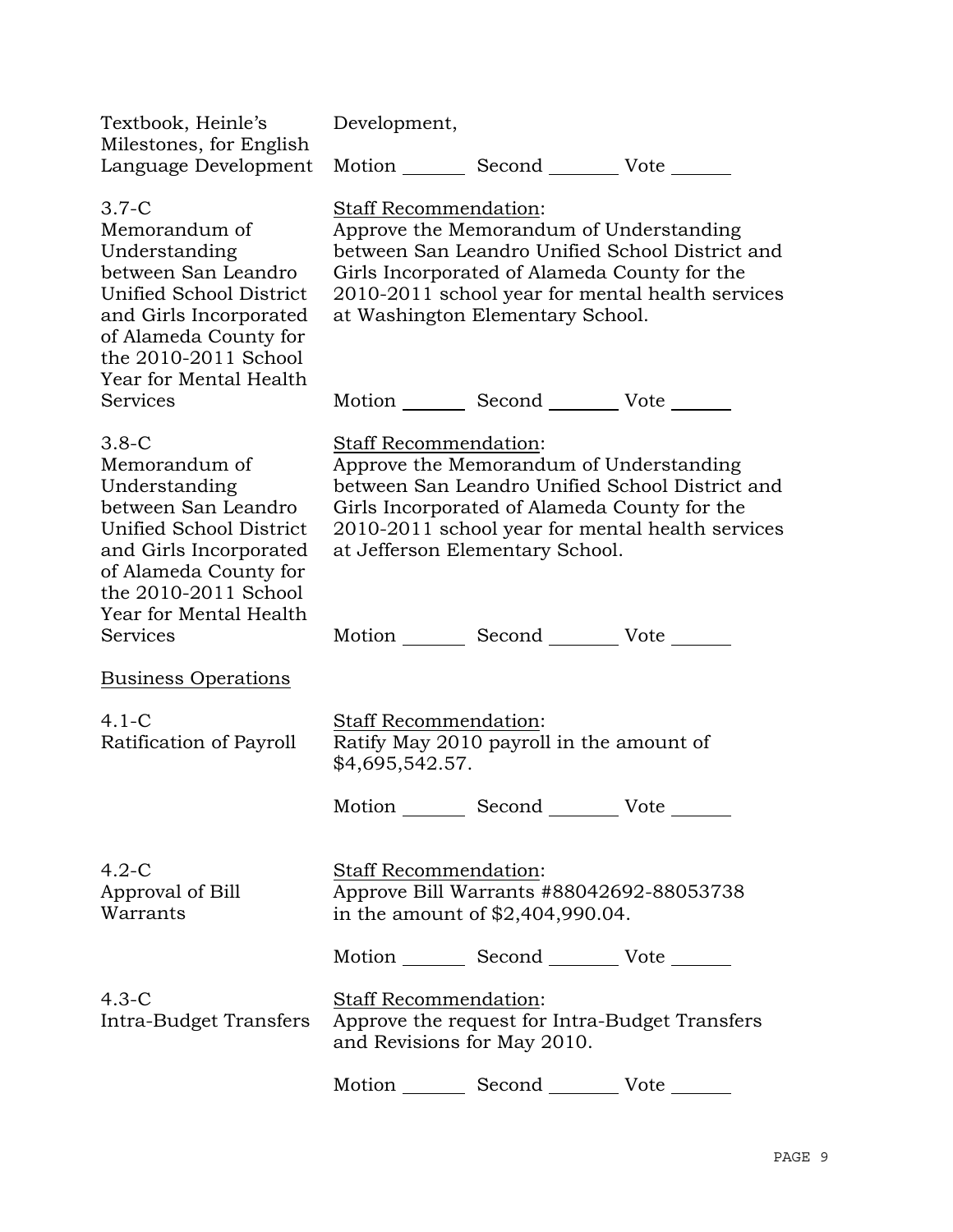| $4.4-C$<br>Resolution $#10-44$ to<br>Declare Certain<br><b>Equipment Surplus</b><br>and/or Obsolete | <b>Staff Recommendation:</b><br>Adopt Resolution #10-44 to declare certain<br>equipment surplus and/or obsolete due to the age<br>and condition of the designated equipment. |        |                                                          |
|-----------------------------------------------------------------------------------------------------|------------------------------------------------------------------------------------------------------------------------------------------------------------------------------|--------|----------------------------------------------------------|
|                                                                                                     | Motion                                                                                                                                                                       | Second | $Vote$ <sub>______</sub>                                 |
| $4.5-C$<br>Chabot College Signage<br>at the Adult School,<br>1448 Williams Street<br>Campus         | <b>Staff Recommendation:</b><br>Williams Street campus.                                                                                                                      | Second | Approve signage for the Adult School at the 1448<br>Vote |

# Facilities and Construction

| $5.1-C$                   | <b>Staff Recommendation:</b> |                                               |                                                    |
|---------------------------|------------------------------|-----------------------------------------------|----------------------------------------------------|
| Purchase of Furniture     |                              | Approve the purchase of furniture through the |                                                    |
| through the               |                              |                                               | Cooperative Purchasing Network (TCPN) Contract     |
| Cooperative               |                              |                                               | and through the National Joint Powers Alliance     |
| <b>Purchasing Network</b> |                              |                                               | (NJPA) Umbrella for classroom, library, and office |
| (TCPN) Contract and       |                              |                                               | furniture from Young Office Solutions for the Fred |
| through the National      | T. Korematsu Campus.         |                                               |                                                    |
| Joint Powers Alliance     |                              |                                               |                                                    |
| (NJPA) Umbrella for       |                              |                                               |                                                    |
| Classroom, Library,       |                              |                                               |                                                    |
| and Office Furniture      |                              |                                               |                                                    |
| from Young Office         |                              |                                               |                                                    |
| Solutions for the Fred    |                              |                                               |                                                    |
| T. Korematsu Campus       | Motion                       | Second                                        | Vote                                               |

| $5.2-C$<br>Dedication Plaque for<br>the San Leandro High<br>School Fred T.                           | <b>Staff Recommendation:</b><br>Approve the design for the San Leandro High<br>School Fred T. Korematsu dedication plaque.                                 |
|------------------------------------------------------------------------------------------------------|------------------------------------------------------------------------------------------------------------------------------------------------------------|
| Korematsu Campus                                                                                     | Motion<br>Second Vote                                                                                                                                      |
| $5.3 - C$<br>Dedication Plaque for<br>the San Leandro High<br><b>School Arts Education</b><br>Center | <b>Staff Recommendation:</b><br>Approve the design for the San Leandro High<br>School Arts Education Center dedication plaque.<br>Motion<br>Second<br>Vote |

## **ACTION ITEMS**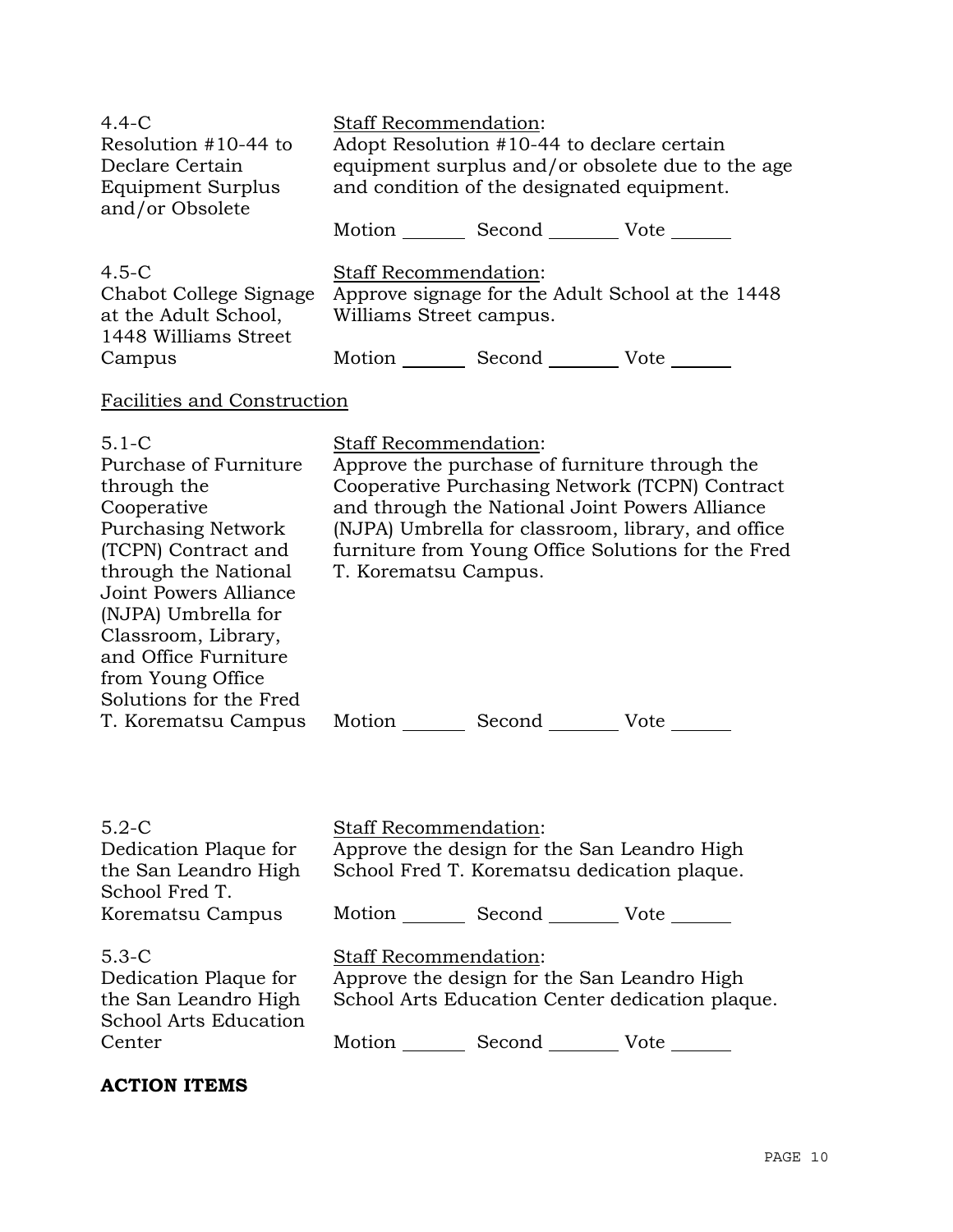These items are presented for action at this time. Some may have been reviewed at a previous meeting.

#### General Services

| $1.1 - A$<br>Resolution $#10-41$<br>Governing Board<br>$Elections -$                                          | Staff Recommendation:<br>Adopt Resolution #10-41 Governing Board<br>Elections – Specifications of the Election Order.                                                         |
|---------------------------------------------------------------------------------------------------------------|-------------------------------------------------------------------------------------------------------------------------------------------------------------------------------|
| Specifications of the<br>Election Order                                                                       | Motion Second Vote                                                                                                                                                            |
| $1.2-A$<br>Resolution $#10-42$<br>Governing Board<br>Election – Candidates'<br>Statement of<br>Qualifications | Staff Recommendation:<br>Adopt Resolution #10-42 Governing Board<br>Election – Candidates' Statement of<br>Qualifications.<br>Motion _________ Second __________ Vote _______ |
| $1.3-A$<br>Resolution $#10-43$<br>Governing Board<br>Elections – Tie Vote<br>Procedure                        | <b>Staff Recommendation:</b><br>Adopt Resolution #10-43 Governing Board<br>Elections – Tie Vote Procedure.<br>Motion Second Vote                                              |

#### **CONFERENCE ITEM**

These items are submitted for advance planning and to assist the Board in establishing future agenda items. The Board may, however, take action on the following:

#### Facilities & Construction

| $5.1-CF$                 | <b>Staff Recommendation:</b> |                                             |                                                  |
|--------------------------|------------------------------|---------------------------------------------|--------------------------------------------------|
| Roof and Heating &       |                              |                                             | Approve the roof and heating & ventilation units |
| Ventilation Units at the |                              | at the District Office (part of the Madison |                                                  |
| District Office (Part of |                              |                                             | Elementary School) to be paid out of Measure B   |
| the Madison              | funds.                       |                                             |                                                  |
| Elementary School) to    |                              |                                             |                                                  |
| be Paid out of Measure   |                              |                                             |                                                  |
| <b>B</b> Funds           | Motion                       | Second                                      | Vote                                             |
|                          |                              |                                             |                                                  |

#### **INFORMATION**

These items are intended to keep the Board informed on various District business matters which do not require action by the Board.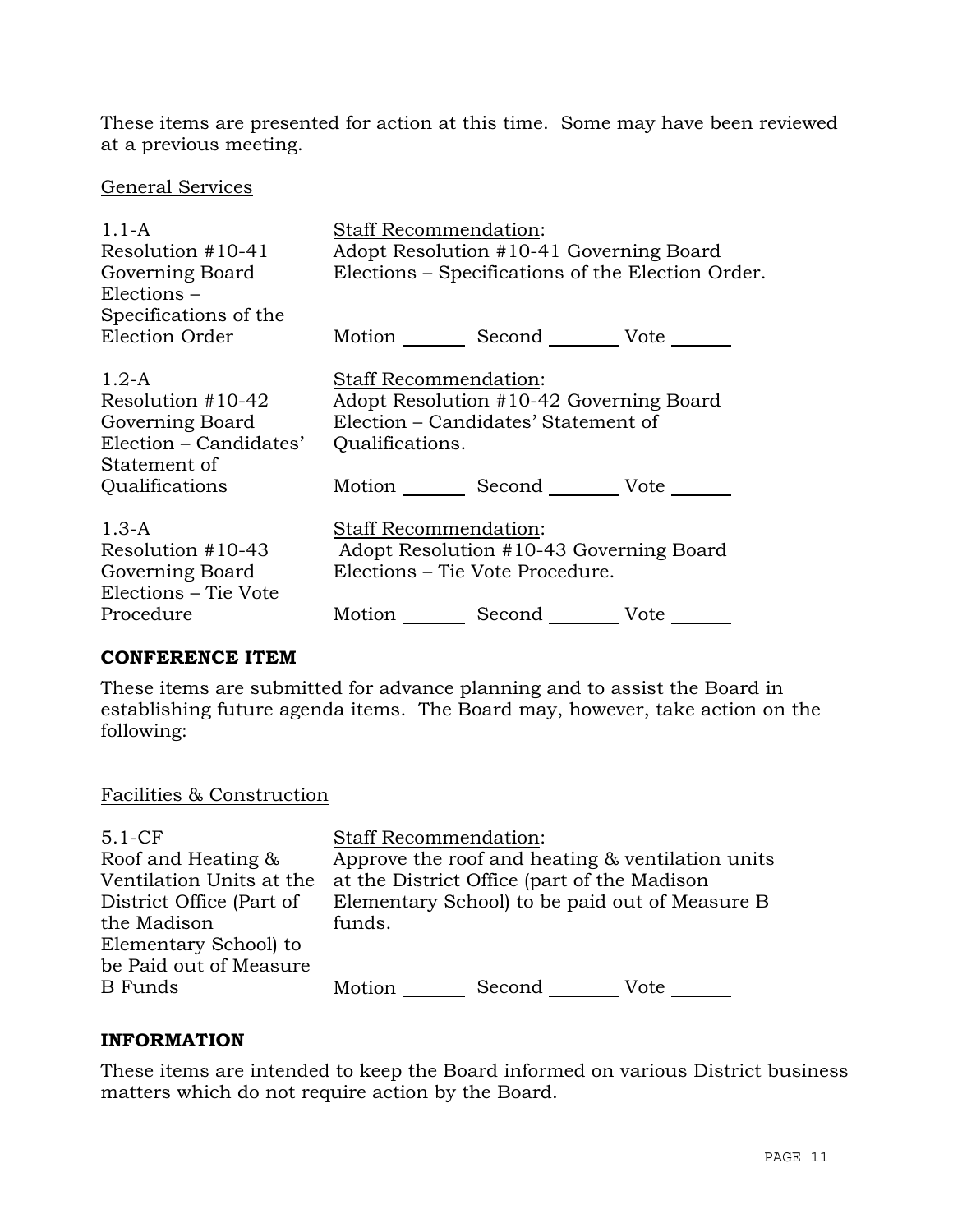#### Business, Operations and Facilities

| $4.1-I$                | <b>Staff Recommendation:</b>                |
|------------------------|---------------------------------------------|
| Miscellaneous Receipts | Miscellaneous receipts in the amount of     |
|                        | $$34,223,629.44$ have been deposited in the |
|                        | Treasury of Alameda County.                 |

#### **ADDITIONAL SUGGESTIONS AND COMMENTS FROM BOARD MEMBERS**

### **ANNOUNCEMENT Board of Education Meetings**

Special Meeting – June 29, 2010 **Tentative Work Session – July 13, 2010**  Regular Meeting – July 20, 2010 Regular Meeting – August 3, 2010 Regular Meeting, August 17, 2010 **Tentative Work Session – August 31, 2010**  Regular Meeting – Wednesday, September 8, 2010 **Tentative Work Session – September 14, 2010**  Regular Meeting – September 21, 2010 Regular Meeting – October 5, 2010 **Tentative Work Session – October 14, 2010**  Regular Meeting – October 19, 2010 Regular Meeting – November 2, 2010 **Tentative Work Session – November 9, 2010**  Regular Meeting – November 16, 2010 Regular Meeting – December 7, 2010 Special Meeting – December 14, 2010 - 1st Interim Regular Meeting – January 11, 2011 **Tentative Work Session – January 18, 2011**  Regular Meeting – January 25, 2011 Regular Meeting – February 8, 2011 **Tentative Work Session – February 15, 2011**  Regular Meeting – March 1, 2011 **Tentative Work Session – March 8, 2011**  Regular Meeting – March 15, 2011 Regular Meeting – April 5, 2011 Regular Meeting – April 19, 2011 Regular Meeting – May 3, 2011 **Tentative Work Session – May 10, 2011**  Regular Meeting – May 17, 2011 Regular Meeting – June 7, 2011 Regular Meeting – June 21, 2011 Special Meeting – June 28, 2011 – Adoption Budget